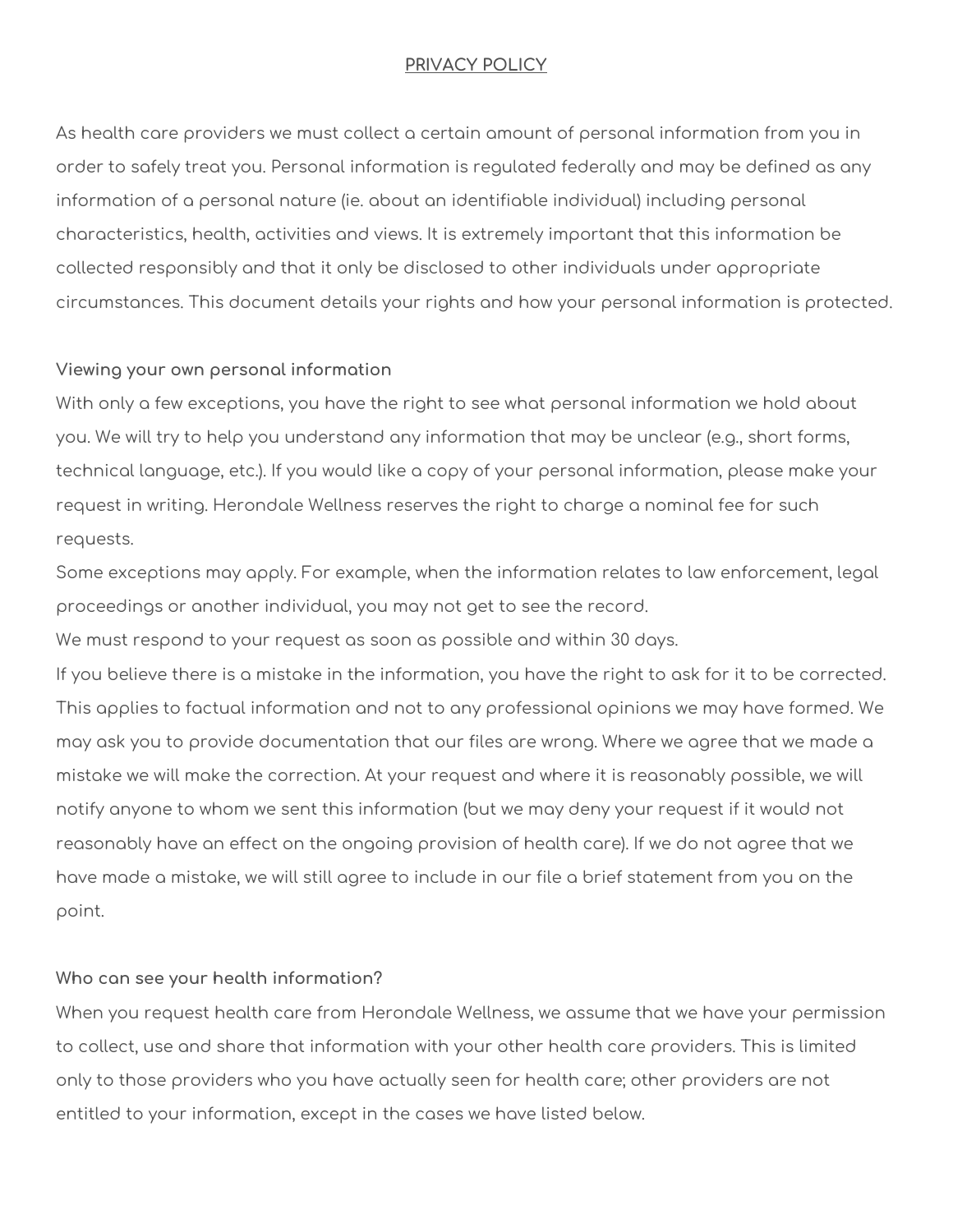If you do not want us to use, share or give out some or all of your personal health information to other people who provide you with health care, please inform us as soon as possible. Others agencies or companies may need to see part of your health care information, such as your employer or your insurance company. However, we cannot share information with these companies without your express permission.

# **When Your Consent is Not Required**

We are allowed or may be required to use and/or give out some of your personal health information without consent in the following situations:

- to report certain information, such as to report certain diseases to public health authorities
- when I suspect certain types of abuse
- to reduce a significant risk of serious bodily harm to a person or the public
- to assist health researchers for research, as long as strict privacy requirements are met
- to improve or maintain the quality of care or any related program or service
- for risk management and legal purposes
- to transfer or sell the professional practice to another person and to allow that person to assess the practice, so long as he or she signs an agreement to keep the information confidential and secure
- to assess a person's ability to make health care and other important decisions
- for administration or enforcement of laws about the practices of health care providers, such as when my regulatory College (the CMTO) does a peer assessment with me
- for the purpose of a legal proceeding or complying with a court order, or other legal requirement

### **Security**

We understand the importance of protecting your personal information. For that reason, we have taken the following steps:

- Paper information is either under supervision or secured in a locked cabinet.
- Paper files containing personal information are destroyed by shredding
- Computers and backups are under supervision or secure in a locked or restricted area at all times. In addition, passwords are used on computers, and screens are locked when they are not in use.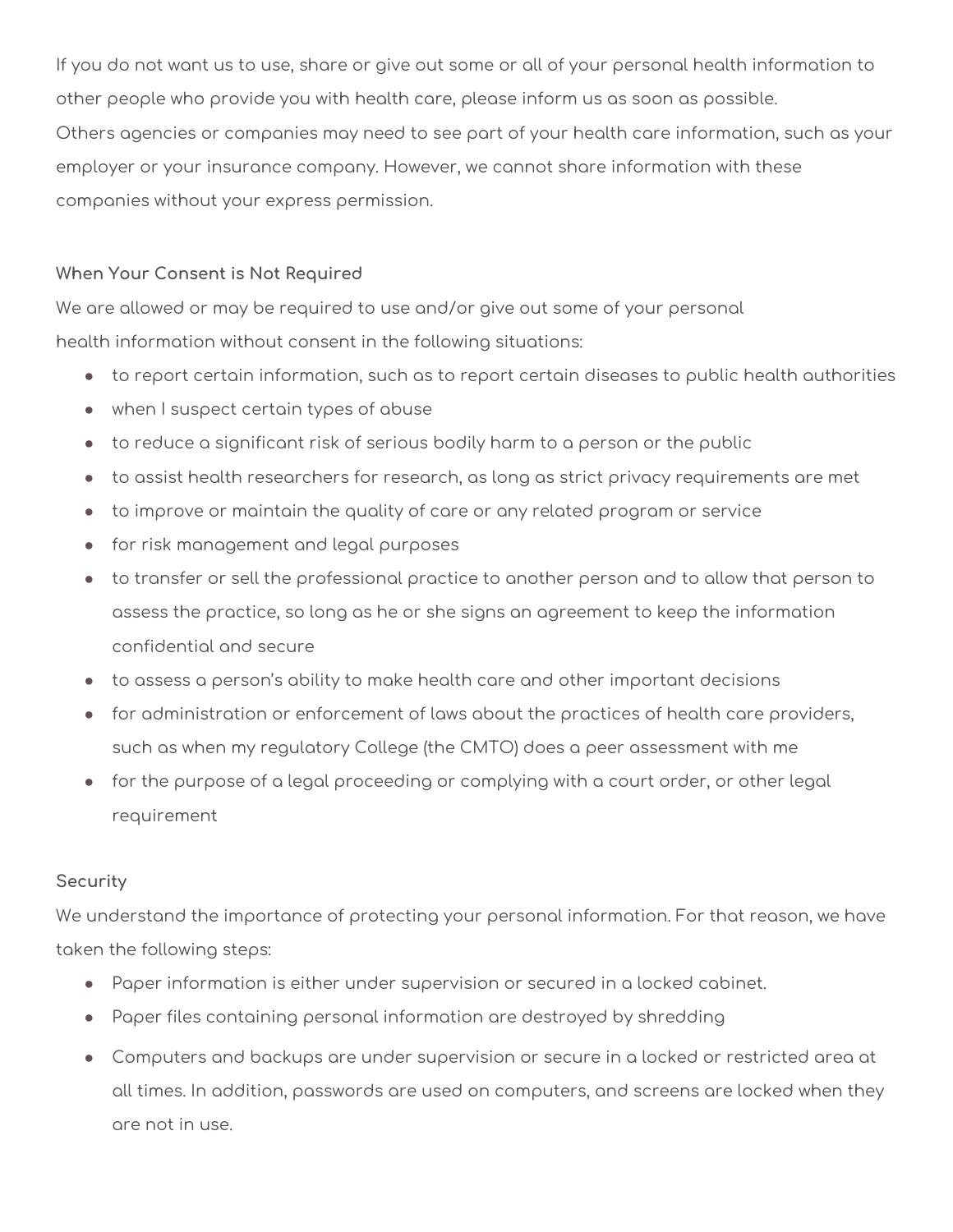- Electronic information is destroyed by deleting and, when the hardware is discarded, the hard drive is physically destroyed. In the unlikely event of a privacy breach, you will be informed immediately.
- We do not post any personal information about our clients on social media sites and all clinicians and administrators are trained on the appropriate use of social media sites.

### **Retention of Personal Information**

We are required to retain personal information for some time to ensure that we can answer any question you may have about the services provided and for our own accountability to the College of Massage Therapists (CMTO). We keep client files for at least ten years from the date of the last client interaction or from the

date the client turns 18

# **Marketing and Personal Information Use**

Your personal information may be used by Herondale Wellness for the following purposes:

- Within our appointment setting/reminder application: Setmore
- Within our Financial accounting application: Wave
- Provided to Telus Health, Greenshield, Blue Cross for the purposes of direct billing
- To communicate with you for various reasons

Your personal information will never be provided to anyone for marketing purposes.

# **If there is a Privacy Breach**

While we will take precautions to avoid any breach of your privacy, if there is a loss, theft or unauthorized access of your personal health information we will notify you. Upon learning of a possible or known breach, we will take the following steps:

- We will contain the breach to the best of our ability, including by taking the following steps:
	- Retrieving hard copies of personal health information that have been disclosed
	- Ensuring no copies have been made
	- $\circ$  Taking steps to prevent unauthorized access to electronic information (e.g., change passwords, restrict access, temporary shutdown system)
	- We will notify affected individuals
	- $\circ$  We will provide our contact information in case the individual has further questions
	- We will provide the Commissioner's contact information